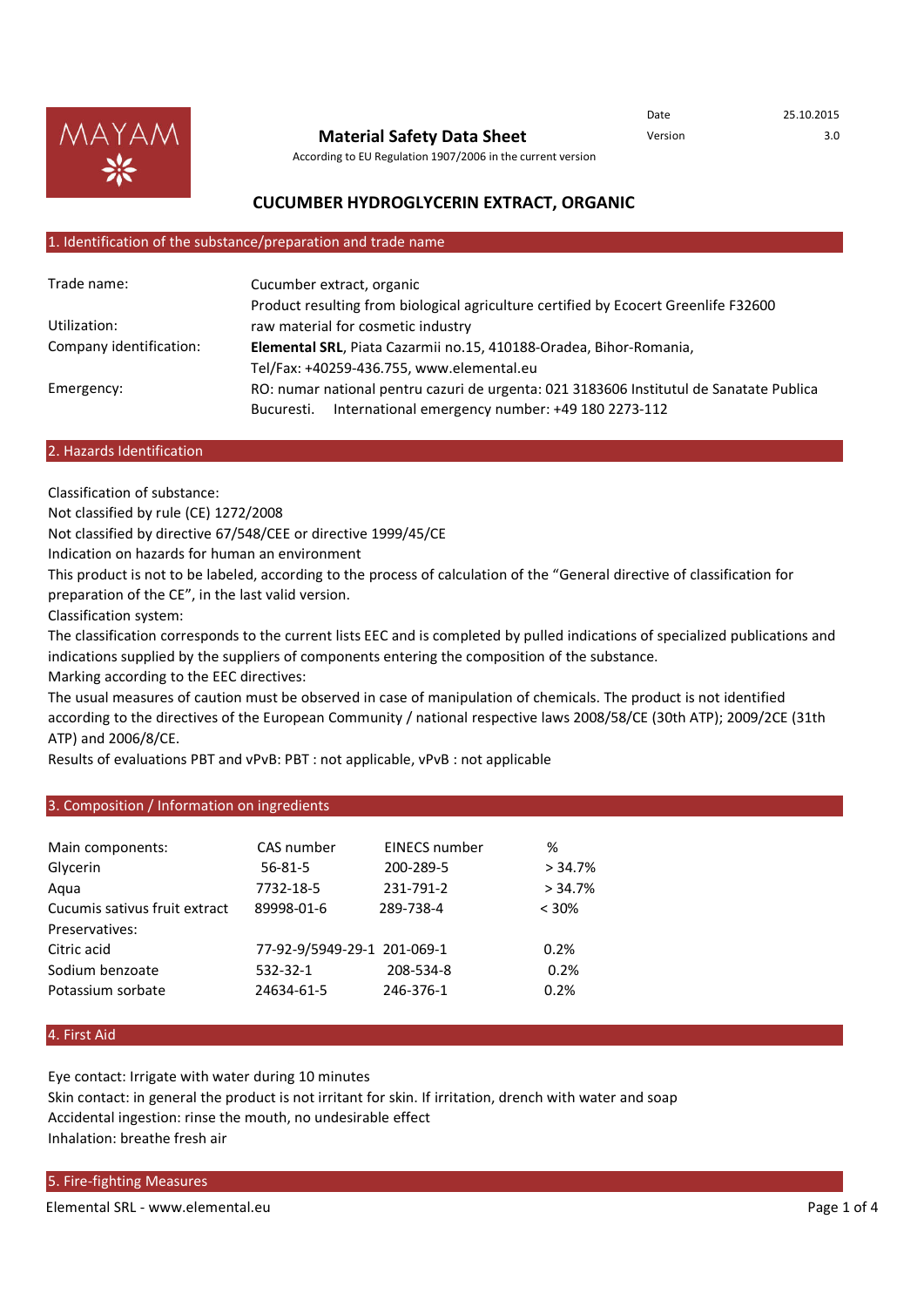

# **Material Safety Data Sheet** Version Version 3.0

Date 25.10.2015

According to EU Regulation 1907/2006 in the current version

# **CUCUMBER HYDROGLYCERIN EXTRACT, ORGANIC**

Material to be used: pulverized water, CO2, powder Dangerous combustion product: production of acroleine if high temperature Protection of persons: use an appropriate respiratory mask in case of fire.

## 6. Accidental release measures:

Individual measures: not necessary

Environmental measures: dilute with a lot of water. Avoid any pollution of surface and ground waters Product elimination: Collect liquids by means of a product absorbing (sand, neutralizing of acid, sawdust)

#### 7. Handling and Storage

Handling: Respect the good practices of hygiene, Do not smoke, eat or drink in the manipulation area. Storage: store in dry and cool place. Keep the drums well closed in a well aired place.

## 8. Exposure Controls and Personal Protection

| Control parameters:     | Components presenting values threshold to be watched by post of work:                                        |  |
|-------------------------|--------------------------------------------------------------------------------------------------------------|--|
|                         | CAS: 56-81-5 GLYCEROL (25-50%) VME (France) 10 mg/m3                                                         |  |
| Respiratory protection: | No special measure required.                                                                                 |  |
| Hand protection:        | Protective gloves recommended.                                                                               |  |
| Eye protection:         | Avoid contact with eyes. Use eye protectors designed to protect against liquid splashes                      |  |
|                         | Before handling, wear safety goggles in accordance with standard EN166.                                      |  |
| Physical protection:    | Use individual protective equipment. Respect the general security rules for the use of<br>chemical products. |  |
|                         |                                                                                                              |  |

## 9. Physical and Chemical Properties

| liquid                                  |
|-----------------------------------------|
| light yellow                            |
| typical                                 |
| $> +95^{\circ}$ C                       |
| $1.070 - 1.160$ g/cm3                   |
| $4.0 - 7.0$                             |
| miscible with water; soluble in alcohol |
| no danger                               |
| not applicable                          |
| not applicable                          |
|                                         |

## 10. Stability and Reactivity

The product is stable when stored in good conditions: avoid high temperature Possibilities of dangerous reactions: no dangerous reaction known

Conditions to be avoided: No other available in the set of the set of the set of the set of the set of the set of the set of the set of the set of the set of the set of the set of the set of the set of the set of the set o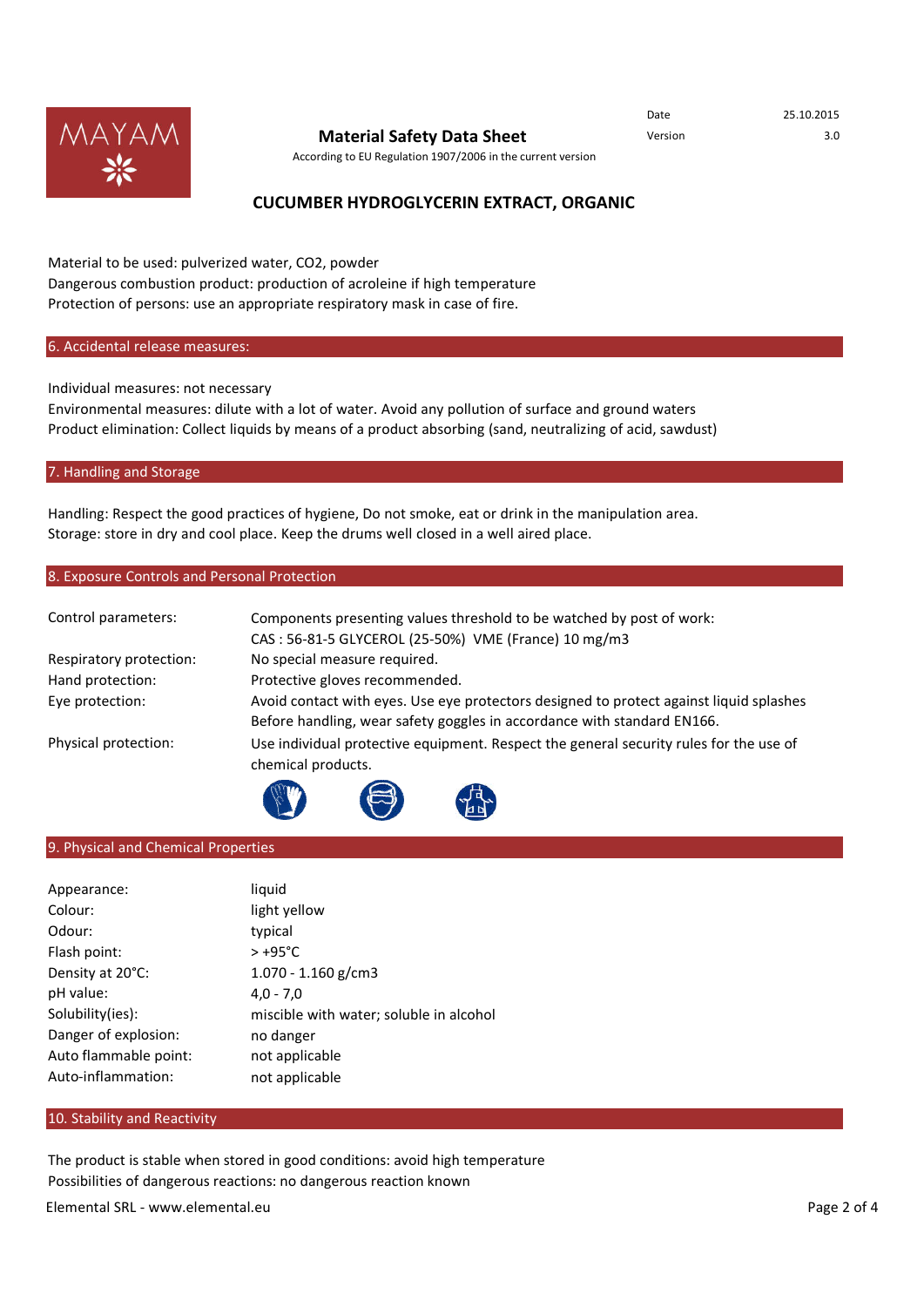

# **Material Safety Data Sheet** Version Version 3.0

Date 25.10.2015

According to EU Regulation 1907/2006 in the current version

# **CUCUMBER HYDROGLYCERIN EXTRACT, ORGANIC**

Conditions to be avoided: No other available important information Incompatible materials: No other available important information Dangerous product of decomposition due to the presence of glycerin: production of acroleine if high temperature

#### 11. Toxicological Information

Information not available on the substance. Information on glycerin Acute toxicity DL50 oral (rat): 27200 mg/kg. DL50 oral (mouse): 23000 mg/kg. DL 50 skin (rabbit): > 18700 mg/kg Skin irritation: not supposed irritant. Eye irritation: not supposed irritant. Toxicity at repeated doses: Oral : NOAEL (rat) : 10 000 mg /Kg Inhalation : NOAEC (rat) : 165 mg /m3 (local irritant effects of respiratory tracts) NOAEC (rat): 662 mg /m3 (systemic irritant effects) Other toxicologic information : Natural substance

# 12. Ecological Information

Do not leave the product, not diluted or in great quantities, penetrate into the groundwater, into waters or into pipes Information on glycerin:

Biodegradation in water: Easily biodegradable

Bioaccumulation: Low potential of bioaccumulation

Ecotoxicity for aquatic organisms: PNEC aqua: 780 mg /L: low risk for aquatic environment

Toxicity for the fishes: CL50 (24H) : >5000 mg /L (Carassius auratus)

Toxicity for aquatic invertebrates: CE50 (24h) : >10 000 mg /L (Daphnia magna)

Toxicity for algae: CE50 (96H): 77 712 mg /L (value obtained by calculation)

Toxicity for microorganisms:

NOEC (16H): >10 000 mg /L (Pseudomonas putida)

NOEC (20H): >10 000 mg /L (Uronema parduzci)

NOEC (48H): >10 000 mg /L (Chlimonas paramaecium)

NOEC (72H): 3 200 mg /L (Entosiphon sulcatum)

# 13. Disposal Considerations

Recommendation: In accordance with local environmental laws. Avoid disposing into drainage systems and into the environment.

# 14. Transport Information

| UN no:           | not applicable              |
|------------------|-----------------------------|
| Road (ADR/RID):  | No dangerous for transport. |
| Air (IATA/ICAO): | No dangerous for transport. |
| Sea (IMDG):      | No dangerous for transport. |

## 15. Additional Regulatory Information